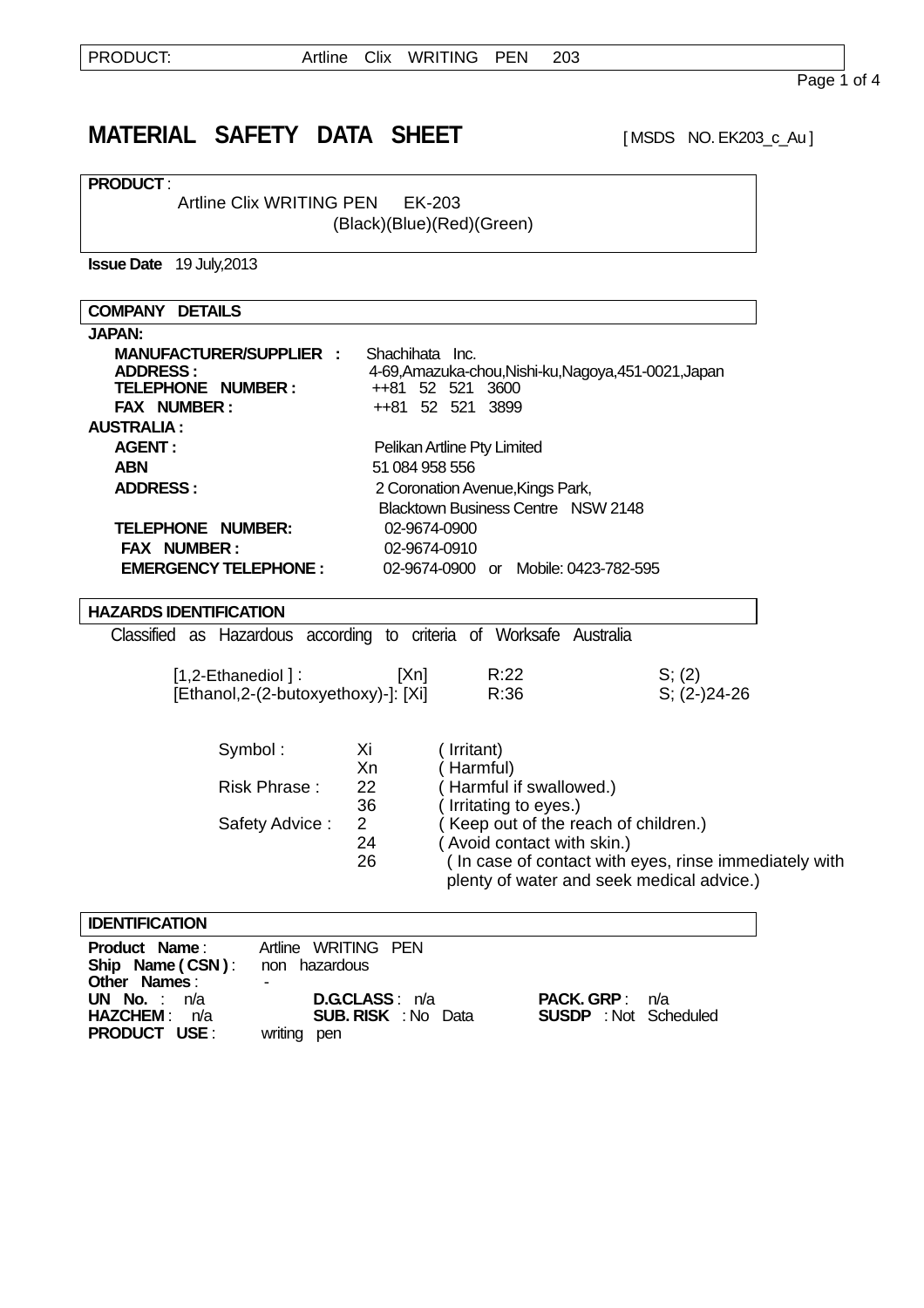Page 2 of 4

| PHYSICAL DATA (INK)        |                            |               |  |
|----------------------------|----------------------------|---------------|--|
| APPEARANCE AND ODOUR       |                            | Liquid, None. |  |
| <b>BOILING POINT</b>       | $100^{\circ}$ C            |               |  |
| <b>MELTING POINT</b>       | n/a                        |               |  |
| <b>VAPOUR PRESSURE</b>     | n/a                        |               |  |
| <b>VOLATILE (wt.%)</b>     | $80 - 90$                  |               |  |
| DENSITY(g/cm3)             | $1.0 \sim 1.1$             |               |  |
| <b>FLASH POINT</b>         | Not applicable(closed cup) |               |  |
| <b>FLAMMABILITY LIMITS</b> | data<br>no                 |               |  |
| <b>REL VAPOUR DENSITY</b>  | no data                    |               |  |
| <b>SOLUBILITY IN WATER</b> | soluble                    |               |  |

### **INGREDIENTS (INK)**

| Chemical or<br>Common Name(s) | $wt. \%$ | <b>Black</b> | Others       | CAS(TSCA)<br>Number | <b>EINECS</b><br>Number |
|-------------------------------|----------|--------------|--------------|---------------------|-------------------------|
| 1,2-Ethanediol                |          | $1 \sim 10$  | 10 $\sim$ 20 | $107 - 21 - 1$      | 203-473-3               |
| Ethanol, 2-(2-butoxyethoxy)-  |          | $1 \sim 5$   | $1 \sim 5$   | 112-34-5            | 203-961-6               |
| Ethanol, 2, 2-iminobis-       |          | $1 \sim 5$   |              | $111 - 42 - 2$      | 203-868-0               |

# **HEALTH HAZARD INFORMATION**

# **HEALTH EFFECTS**

**ACUTE EFFECTS** 

### **SWALLOWED** :

Not applicable

#### **EYE :**

I

A moderate eye irritant.

May cause watering of eyes.

High concentrations of vapors will cause irritation.

# **SKIN :**

 Contact with skin may result in irritation. Repeated or prolonged skin contact may lead to dermatitic effects. Will have a degreasing action on the skin.

### **INHALED :**

 Toxic by inhalation. The vapor is an irritant to the mucous membranes and respiratory tract. Inhalation of vapor can result in headaches , dizziness and possible nausea. Possible CNS effects.

# **CHRONIC EFFECTS :**

 Possible liver and kidney disorders. Repeated or prolonged skin contact can cause chronic dermatitis.

# **FIRST AID**

### **SWALLOWED :**

Not applicable

### **EYE CONTACT :**

Immediately flush with plenty of water.

Seek medical advice immediately.

# **SKIN CONTACT :**

Wipe off with dry cloth and wash with mild soap. Seek medical advice immediately.

### **INHALATION :**

 Not applicable **FIRST AID FACILITIES :** 

No Data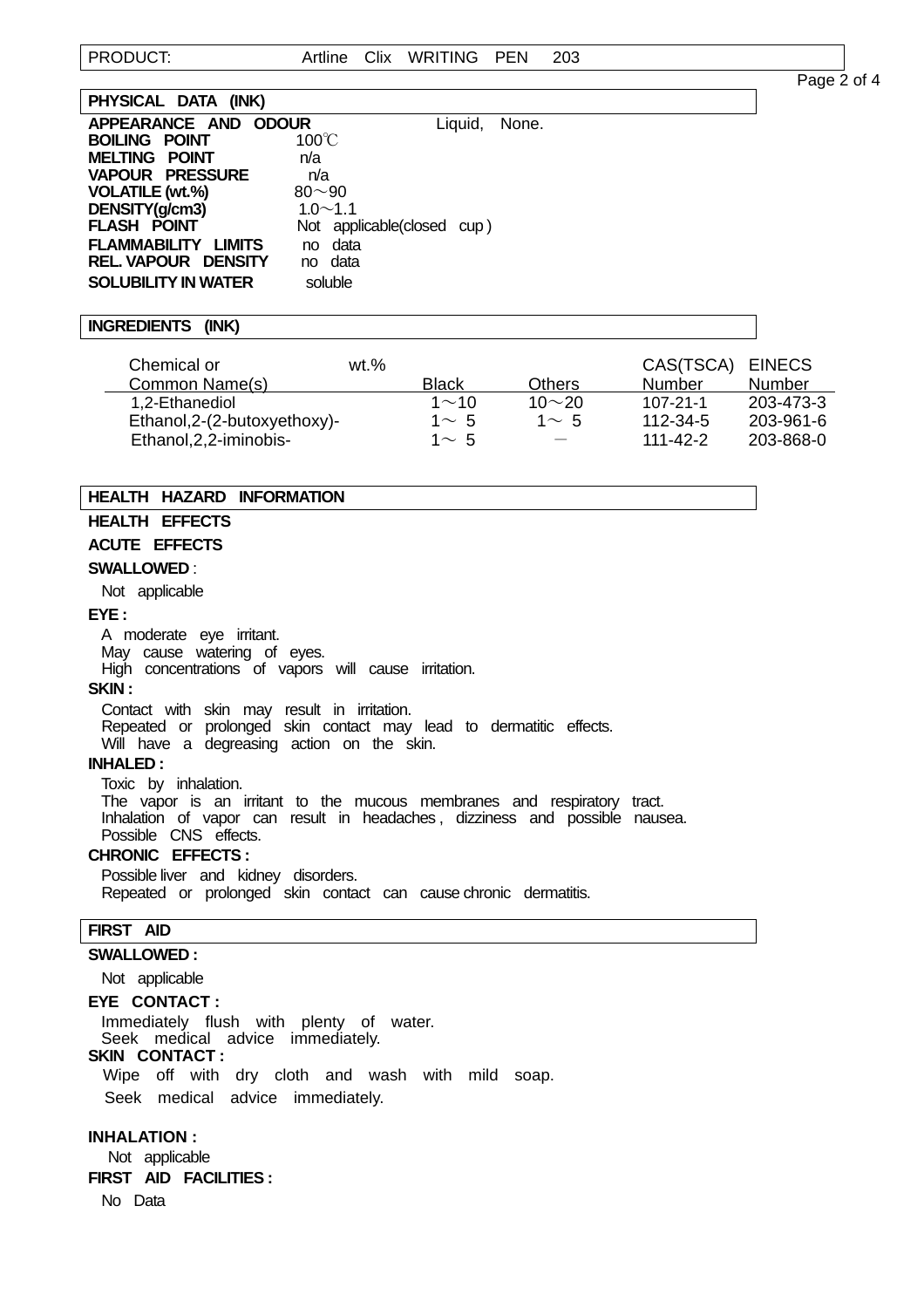| PRODUCT:                                                                                                          | Artline | Clix WRITING     | PEN | 203       |                    |             |
|-------------------------------------------------------------------------------------------------------------------|---------|------------------|-----|-----------|--------------------|-------------|
|                                                                                                                   |         |                  |     |           |                    | Page 3 of 4 |
| <b>ADVICE TO DOCTOR</b><br>Treat symptomatically.                                                                 |         |                  |     |           |                    |             |
| ACUTE TOXICITY (RTECS ; 2003.02):                                                                                 |         |                  |     |           |                    |             |
| [1,2-Ethanediol]                                                                                                  |         |                  |     |           |                    |             |
| Oral                                                                                                              |         | $LD_{50}$ (rat)  |     | 4,700     | mg/kg              |             |
| [Ethanol, 2-(2-butoxyethoxy)-]<br>Oral                                                                            |         | $LD_{50}$ (rat)  |     | 4,500     | mg/kg              |             |
|                                                                                                                   |         |                  |     |           |                    |             |
| PRECAUTIONS FOR USE                                                                                               |         |                  |     |           |                    |             |
| EXPOSURE CONTROL PARAMETERS:                                                                                      |         |                  |     |           |                    |             |
| <b>OSHA PEL (2002)</b>                                                                                            |         |                  |     |           |                    |             |
|                                                                                                                   |         | Not established  |     |           |                    |             |
| ACGIH TLV (2002)                                                                                                  |         |                  |     |           |                    |             |
| EN LIMIT (2000/39/EN)                                                                                             |         | [1,2-Ethanediol] |     | <b>CL</b> | $100$ mg/m $3$ (H) |             |
|                                                                                                                   |         | Not established  |     |           |                    |             |
| <b>ENGINEERING CONTROLS:</b>                                                                                      |         |                  |     |           |                    |             |
| Not required.<br>Maintain concentration below recommended exposure limit.                                         |         |                  |     |           |                    |             |
| Use with local exhaust ventilation.                                                                               |         |                  |     |           |                    |             |
| Vapor heavier than air.                                                                                           |         |                  |     |           |                    |             |
| Keep stock in a well ventilated area.<br>Keep tightly capped.                                                     |         |                  |     |           |                    |             |
| PERSONAL PROTECTION                                                                                               |         |                  |     |           |                    |             |
| Not required.                                                                                                     |         |                  |     |           |                    |             |
| Avoid skin and eye contact.<br>Do not smoke.                                                                      |         |                  |     |           |                    |             |
| Remove any naked lights or strong heat sources.                                                                   |         |                  |     |           |                    |             |
| <b>FLAMMABILITY</b>                                                                                               |         |                  |     |           |                    |             |
| <b>ENVIRONMENT:</b>                                                                                               |         |                  |     |           |                    |             |
| Not applicable                                                                                                    |         |                  |     |           |                    |             |
| <b>OTHER PRECAUTIONS:</b>                                                                                         |         |                  |     |           |                    |             |
| Keep away from oxidizing agents, peroxides, acids, acid chlorides, acid anhydrides,<br>alkali metals and ammonia. |         |                  |     |           |                    |             |
| SAFE HANDLING INFORMATION                                                                                         |         |                  |     |           |                    |             |
|                                                                                                                   |         |                  |     |           |                    |             |
| <b>STORAGE AND TRANSPORT</b>                                                                                      |         |                  |     |           |                    |             |
| Store in a cool, dry, well-ventilated location.                                                                   |         |                  |     |           |                    |             |
| Keep tightly capped.                                                                                              |         |                  |     |           |                    |             |
| SPILLS AND DISPOSAL:                                                                                              |         |                  |     |           |                    |             |
| Disposal as usual industrial waste goods, follow all regulations in your country.                                 |         |                  |     |           |                    |             |
| FIRE / EXPLOSIUON HAZARD<br>Extinguish fire with the following:                                                   |         |                  |     |           |                    |             |
| Use water fog.                                                                                                    |         |                  |     |           |                    |             |
| Use CO2, dry chemical or foam.                                                                                    |         |                  |     |           |                    |             |
| OTHER SAFE HANDLING INFORMATION                                                                                   |         |                  |     |           |                    |             |
|                                                                                                                   |         |                  |     |           |                    |             |
|                                                                                                                   |         |                  |     |           |                    |             |